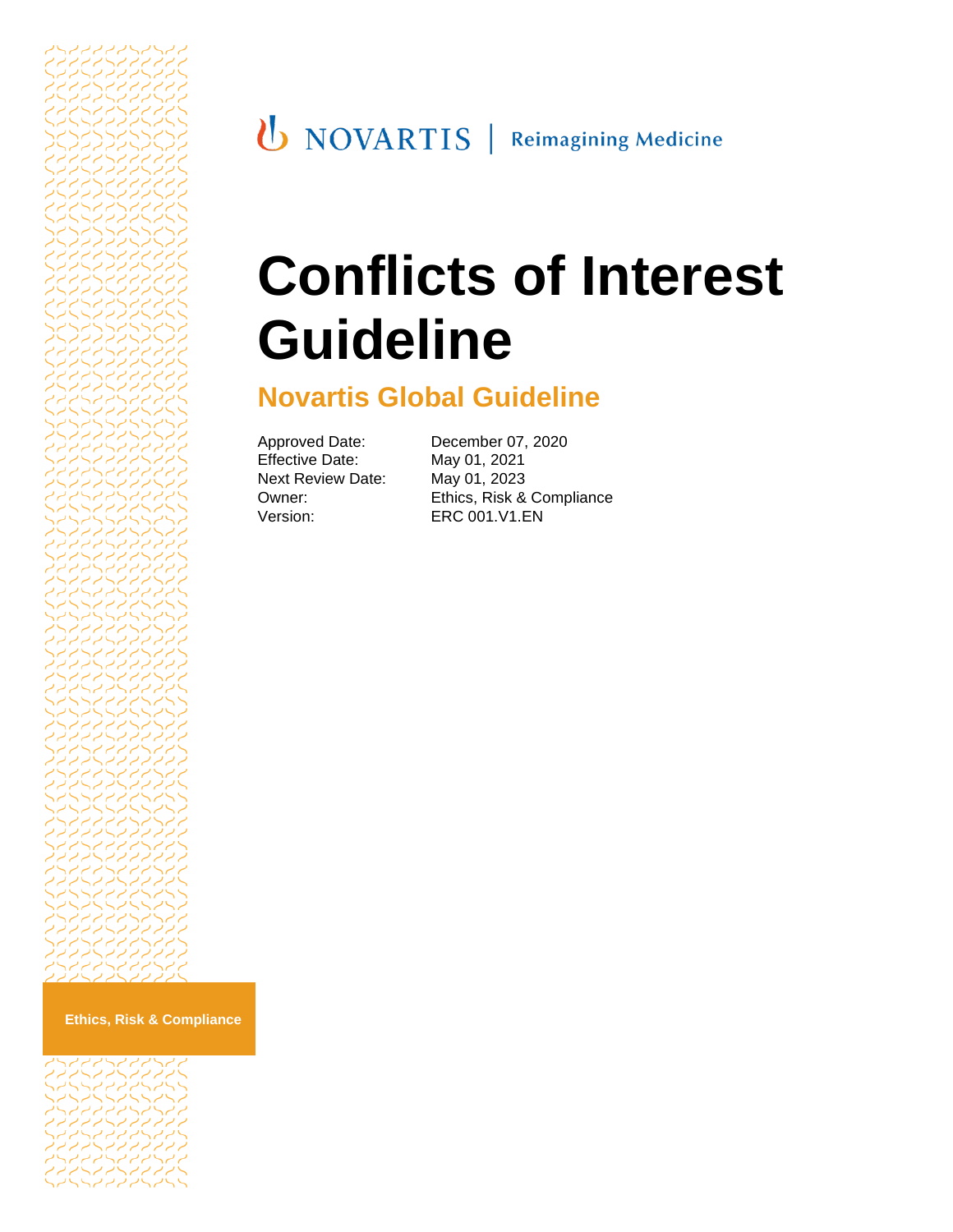# **Document History**

| <b>Version</b> | Date       | <b>Changes</b>       | Author                    |
|----------------|------------|----------------------|---------------------------|
| 1.0            | 07.12.2020 | <b>First Version</b> | Ethics, Risk & Compliance |
| 2.0            |            |                      |                           |
| 3.0            |            |                      |                           |
| 4.0            |            |                      |                           |
| 5.0            |            |                      |                           |

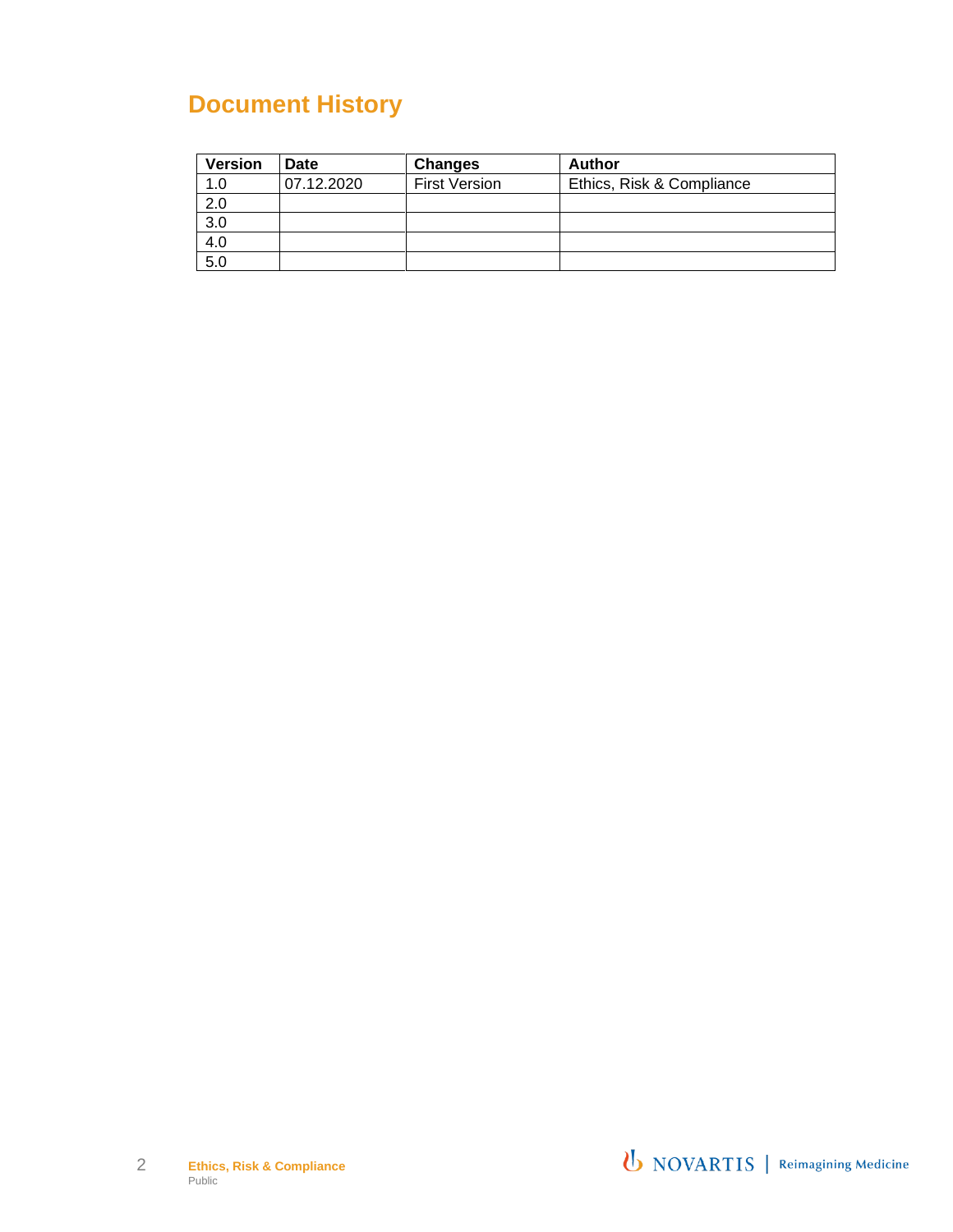# **Contents**

| 1.             |  |
|----------------|--|
|                |  |
|                |  |
|                |  |
| 2.             |  |
|                |  |
|                |  |
|                |  |
|                |  |
| 3.             |  |
|                |  |
|                |  |
|                |  |
|                |  |
|                |  |
| $\mathbf{4}$ . |  |
| 5.             |  |
|                |  |
|                |  |
| 6.             |  |
| 7 <sub>1</sub> |  |
| 8.             |  |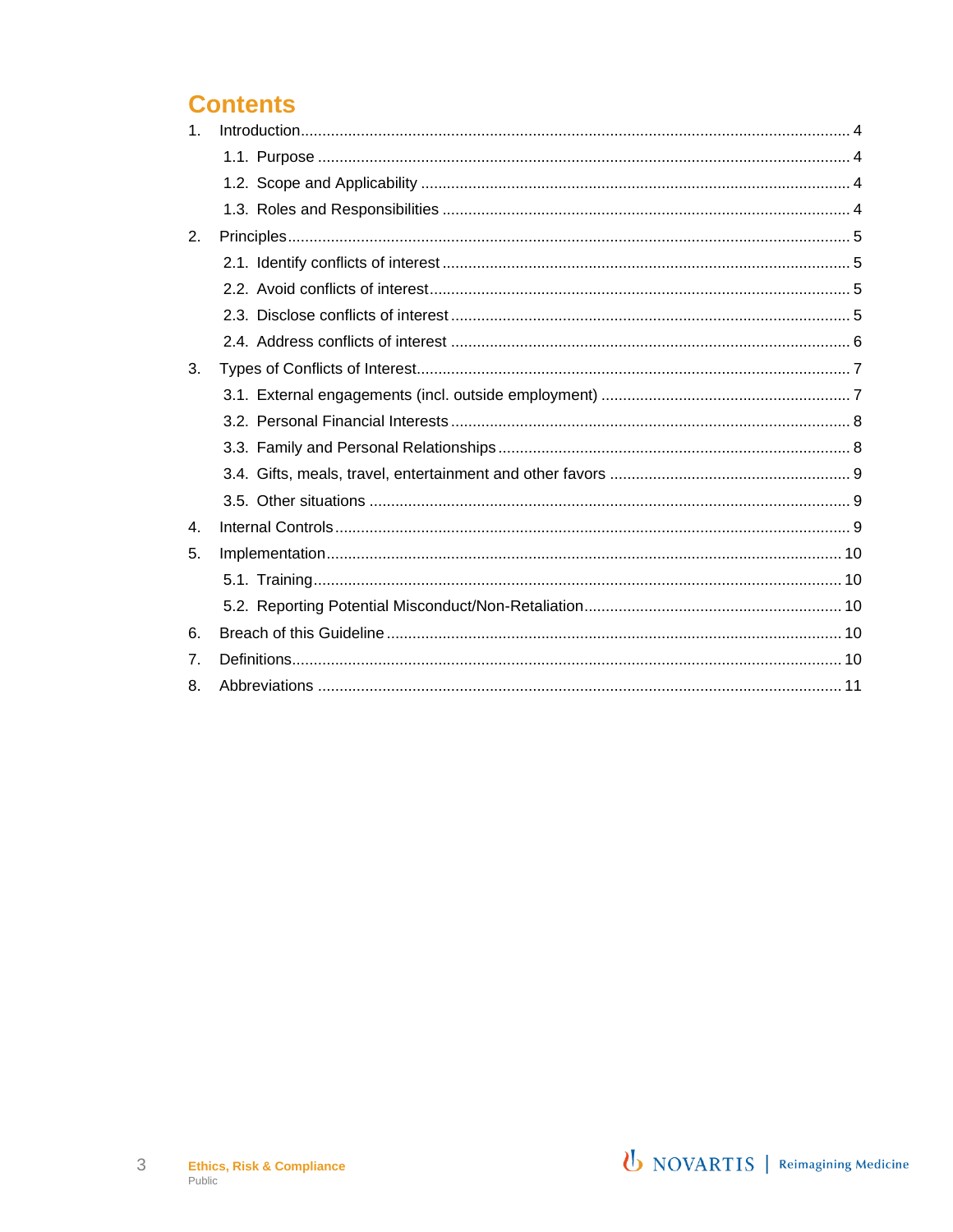# <span id="page-3-0"></span>**1. Introduction**

#### <span id="page-3-1"></span>**1.1. Purpose**

The Novartis purpose is to reimagine medicine to improve and extend people's lives. This requires that we hold ourselves to the highest ethical standards and ensure that we act with integrity in everything we do, and, in every decision, we make at Novartis.

This global Conflicts of Interest Guideline builds on our [Code of Ethics](https://share.novartis.net/sites/code-of-ethics) commitment to ensure that our personal interests do not influence our business judgement or decision-making. Associates are encouraged to use the [Decision](https://share.novartis.net/sites/code-of-ethics/SitePages/EthicalDecisionMakingFramework.aspx) Explorer to pause, reflect and identify biases when making ethical decisions and reconsider their thinking before making a final decision.

We must handle conflict of interest situations in a professional and ethical manner to avoid that conflicts of interest damage our personal reputation and that of Novartis. When making decisions related to our work at Novartis, we have a duty to act in the best interests of Novartis and avoid even the appearance of a conflict.

Identifying, avoiding or disclosing and addressing conflicts of interest is an important part of demonstrating objectivity and integrity when executing our responsibilities and duties at Novartis.

#### <span id="page-3-2"></span>**1.2. Scope and Applicability**

#### **1.2.1. Scope**

This Guideline applies to all Novartis Associates globally.

#### **1.2.2. Applicability**

This guideline contains Novartis global standards. In some countries, more stringent applicable laws and regulations may supersede the principles set out in this guideline.

#### <span id="page-3-3"></span>**1.3. Roles and Responsibilities**

| <b>Role</b>           | <b>Responsibility</b>                                                                                                                                                                                                                                                                                                                                                                                                                                                                                                                                                              |
|-----------------------|------------------------------------------------------------------------------------------------------------------------------------------------------------------------------------------------------------------------------------------------------------------------------------------------------------------------------------------------------------------------------------------------------------------------------------------------------------------------------------------------------------------------------------------------------------------------------------|
| <b>All Associates</b> | All Associates are responsible for understanding and adhering to<br>$\bullet$<br>the principles set out in this Guideline.<br>Associates are required to identify situations that are or could be<br>$\bullet$<br>perceived to be a conflict of interest and to avoid them wherever<br>possible. It is the Associate's responsibility to disclose conflicts of<br>interest situations as soon as they arise and ensure that they<br>complete any agreed upon actions to eliminate or mitigate the<br>conflict of interest.                                                         |
| <b>Managers</b>       | Managers should strive to create an environment where Associates<br>feel safe to discuss and disclose any potential conflicts of interest.<br>They are expected to:<br>Lead by example, demonstrating compliance with this Guideline at<br>all times<br>Inform their Associates about this Guideline and the importance of it<br>Treat the information disclosed by the Associate with appropriate<br>$\bullet$<br>confidentiality and without bias<br>Serve as primary point of contact for Associates and provide<br>$\bullet$<br>guidance with respect to conflicts of interest |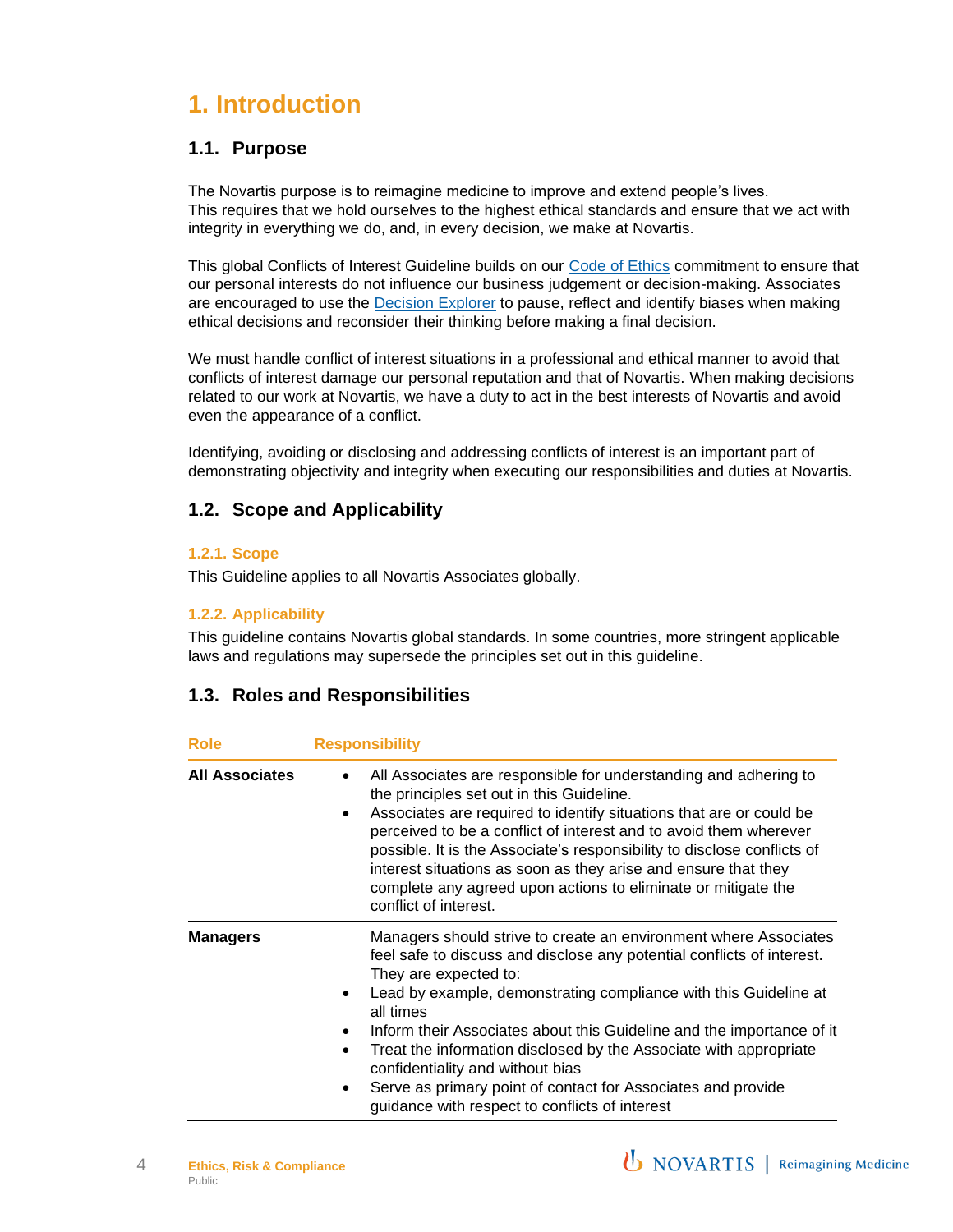|                        | Respond swiftly when they receive a disclosure and treat the<br>$\bullet$<br>Associate's disclosure sensitively, respecting privacy concerns in<br>particular<br>Evaluate risks to Novartis of disclosed conflicts of interest and<br>$\bullet$<br>decide on actions needed to ensure disclosed conflicts of interest<br>risks are addressed appropriately, including involving P&O, Legal<br>or ERC in addressing a disclosed conflict as required.<br>Have a continual dialogue and support mitigation actions/plans and<br>$\bullet$<br>ensure that the conflict of interest is remediated. |
|------------------------|------------------------------------------------------------------------------------------------------------------------------------------------------------------------------------------------------------------------------------------------------------------------------------------------------------------------------------------------------------------------------------------------------------------------------------------------------------------------------------------------------------------------------------------------------------------------------------------------|
| <b>ERC and P&amp;O</b> | ERC and P&O are jointly responsible for:<br>Providing clarity and guidance to Associates and Managers as<br>$\bullet$<br>needed regarding this Guideline.<br>Ensuring the proper implementation and monitoring the execution<br>$\bullet$<br>of this Guideline.                                                                                                                                                                                                                                                                                                                                |

### <span id="page-4-0"></span>**2. Principles**

#### <span id="page-4-1"></span>**2.1. Identify conflicts of interest**

Associates are expected to recognize when they potentially have, or could be perceived as having, a conflict of interest.

A conflict of interest arises when Associates place their personal interests before the interests of Novartis and where such personal interests improperly influence or could be seen as improperly influencing their business judgments, decisions, or actions.

Making judgments, taking decisions, or pursuing actions when facing a conflict of interest may make it difficult to perform work for Novartis objectively and may have legal, reputational and regulatory consequences.

If Associates are in doubt about whether there is a conflict of interest, they should consult their operational Manager, P&O Business Partner, Legal or ERC Partner for guidance.

#### <span id="page-4-2"></span>**2.2. Avoid conflicts of interest**

Novartis respects Associates' rights and choices and does not wish to interfere with their personal lives. However, as part of their employment with Novartis, Associates have a contractual obligation of loyalty to Novartis.

Accordingly, Associates should avoid conflicts of interest with their work at Novartis wherever possible.

#### <span id="page-4-3"></span>**2.3. Disclose conflicts of interest**

Having a conflict of interest is not necessarily wrong. However, it can become a problem or even a legal matter if an Associate tries to influence or could be perceived as influencing the outcome of business dealings for direct or indirect personal benefit.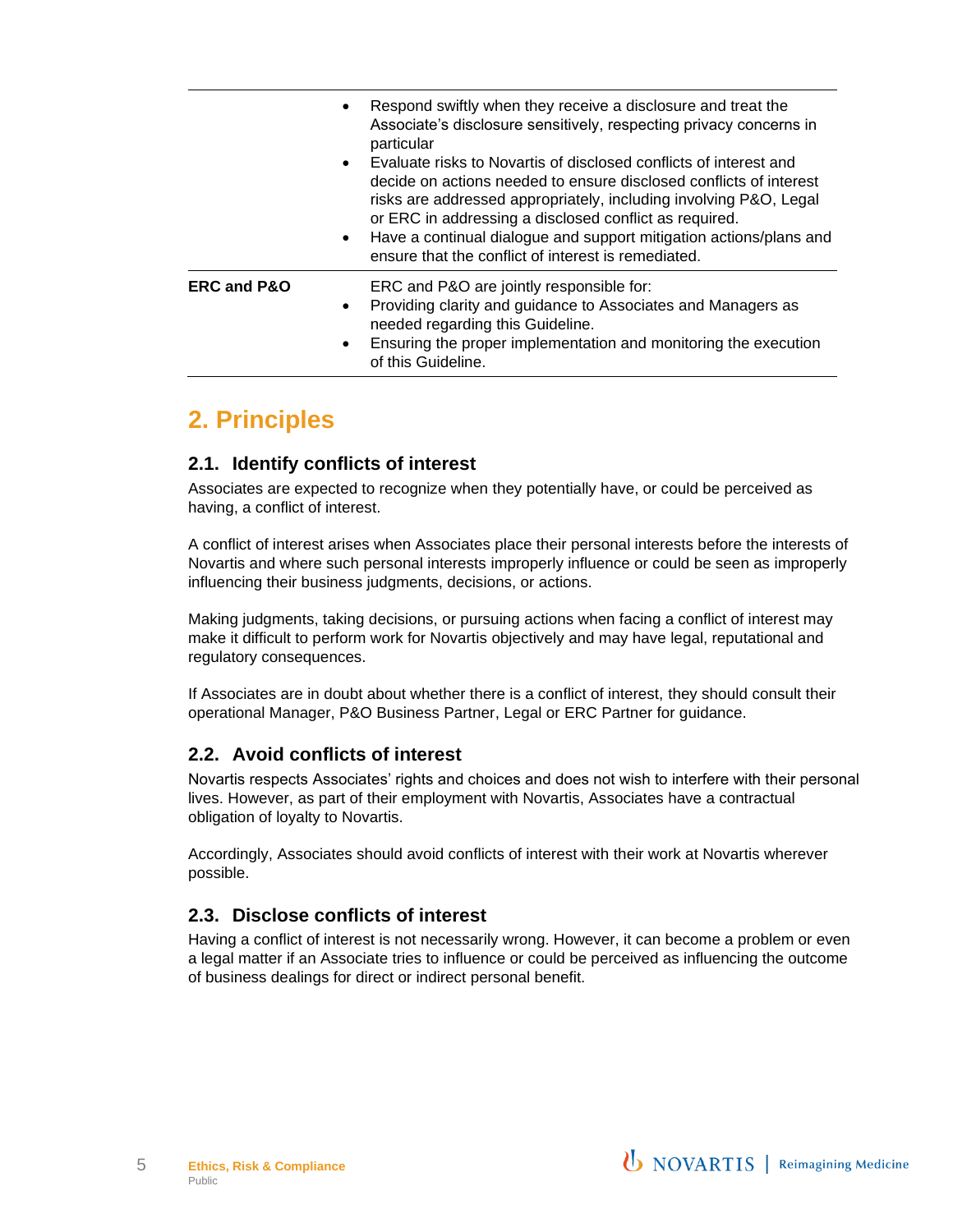Associates are therefore required to disclose to their Operational Manager any actual, potential or perceived conflicts of interest in the online Conflicts of Interest disclosure tool (CoI Tool)<sup>1</sup> which can be accessed through this link: [go/coi](https://go/coi).

Disclosure must take place as soon as the Associate identifies that they may be in a conflict of interest situation. When circumstances change, existing disclosures may no longer be accurate or complete. Associates must ensure that any disclosures made are updated to reflect the current status.

Associates are required on an annual basis to provide an attestation in the Col Tool<sup>1</sup> that they have disclosed all conflicts of interest or that they do not have any conflict of interest.

Talent Acquisition and Staffing (TAS) should communicate to shortlisted job candidates that they are required to disclose any conflicts of interest they may have with Novartis during the hiring process and once they join Novartis. Disclosures made during the hiring process should be discussed with and addressed by the Hiring Manager before an offer of employment is made.

#### <span id="page-5-0"></span>**2.4. Address conflicts of interest**

Disclosing a conflict of interest alone is not sufficient. Every conflict must be addressed together with the Operational Manager in order to eliminate or reduce the associated risks. Most conflicts of interest can be addressed in a simple and mutually acceptable manner through pro-active, open dialogue between Associates and their Manager.

Novartis expects the Operational Manager to:

- Assess the conflict of interest situation disclosed by the Associate, and fairly evaluate options to address the conflict.
- Consult the P&O Business Partner, Legal and/or ERC Partner in addressing the conflict depending on the category of conflict of interest as described below

| <b>Types of conflicts of interest</b>                | <b>Involved for review</b>      |
|------------------------------------------------------|---------------------------------|
| <b>External Mandates</b>                             | Legal                           |
| Outside employment & Outside Business                | <b>P&amp;O Business Partner</b> |
| Other external engagements                           | <b>ERC Partner</b>              |
| Family and personal relationships                    | <b>P&amp;O Business Partner</b> |
| Personal financial interests                         | <b>ERC</b> Partner              |
| Gifts, meals, travel, entertainment and other favors | <b>ERC</b> Partner              |
| Other situations not listed above                    | <b>ERC</b> Partner              |

- Make a pragmatic and informed decision to address the conflict of interest so that risks to Novartis are minimized and the personal interests of the Associate are protected as far as possible.
- Communicate the decision and its reasoning to the Associate and follow up to ensure the Associate understands and complies with it
- Retain documentation of these decisions and actions through the Conflicts of Interest disclosure tool (or paper-based form where the online system is not in place). In the latter situation, provide a copy of the documentation to the Associate.

6

 $1$  For countries that due to technical and/or legal or regulatory reasons do not have access to the online Conflicts of Interest disclosure tool, paper-based disclosure forms will be used to disclose conflict of interest. The principles and process remain the same whether disclosing online or on paper.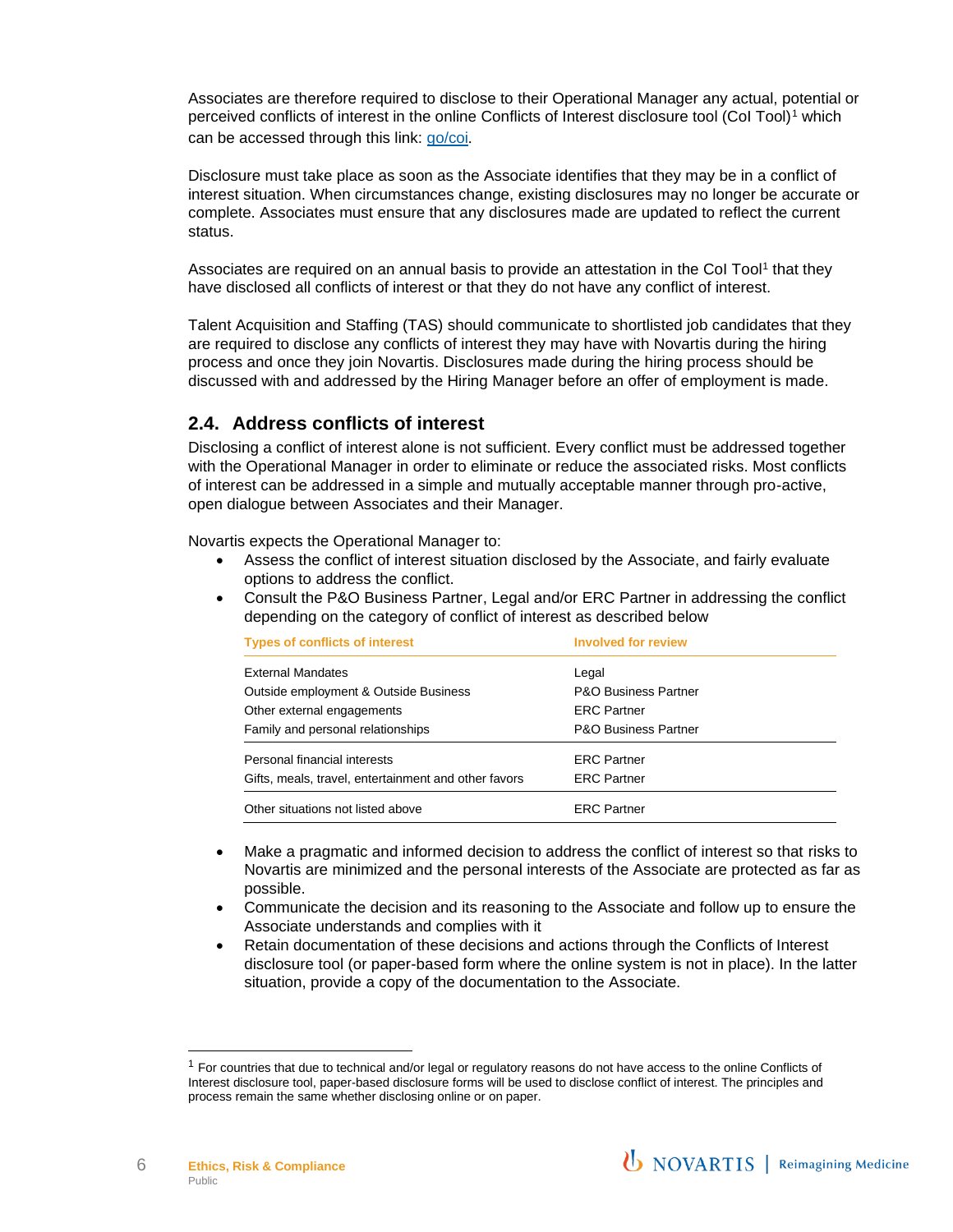# <span id="page-6-0"></span>**3. Types of Conflicts of Interest**

The following section lists some common types of conflicts of interest. They are divided into the following main categories:

- External engagements including outside employment
- Personal financial interests
- Family and personal relationships
- Gifts, meal, travel, entertainment and other favors

#### <span id="page-6-1"></span>**3.1. External engagements (incl. outside employment)**

#### **3.1.1. Outside engagements and other payments for services**

External engagements (including employment outside of Novartis) may create, or appear to create, a conflict of interest. This is because of the possibility that some aspects of the outside position may cause Associates to act in a way that is inconsistent with their duty to Novartis.

This concern applies not only to traditional employment relationships, but also to the receipt of fees for consulting, honoraria and other payments for services.

Associates should not have any kind of paid or unpaid engagements with a Novartis supplier, customer or competitor, unless it clearly does not influence and cannot be perceived as influencing their business judgment or it is expressly requested by Novartis and is documented accordingly.

Additionally, Associates must avoid taking up external engagements – whether or not involving a business partner, competitor or customer – which could:

- Entail the use of working time or company resources unless it is requested or supported by Novartis (e.g., a NVS Volunteering or Pro Bono Program)
- Require the use or disclosure of Company confidential information.
- Adversely affect or appear to affect the objectivity of the Associate in performing their duties at Novartis.
- Conflict with Novartis' mission or values or otherwise negatively impact the reputation of Novartis.

A conflict of interest could also arise when an associate acts as an official/advisor/consultant to a government agency, particularly in a role involving regulatory or supervisory power over (or other ability to affect) Novartis. Associates must inform their Operational Manager for approval prior to accepting any such position.

#### **3.1.2. Giving paid speeches and other presentations**

Giving paid speeches and other presentations may raise conflict of interest concerns. Specifically, they could:

- Create a perception that Associates are using their position for personal gain, which could harm both their reputation and that of Novartis.
- Lead to a perception that the Associate's participation in the event could influence their business decisions with respect to the event sponsor.

Before accepting an offer to give a paid speech or other presentation, Associates must take all reasonable steps to mitigate such risks and receive written approval as per the Novartis External Communications Policies and Guidelines.

[Novartis External Communications Policies and Guidelines](https://share.novartis.net/sites/comms/ExternalComms/SitePages/Policies%20&%20Guidelines.aspx)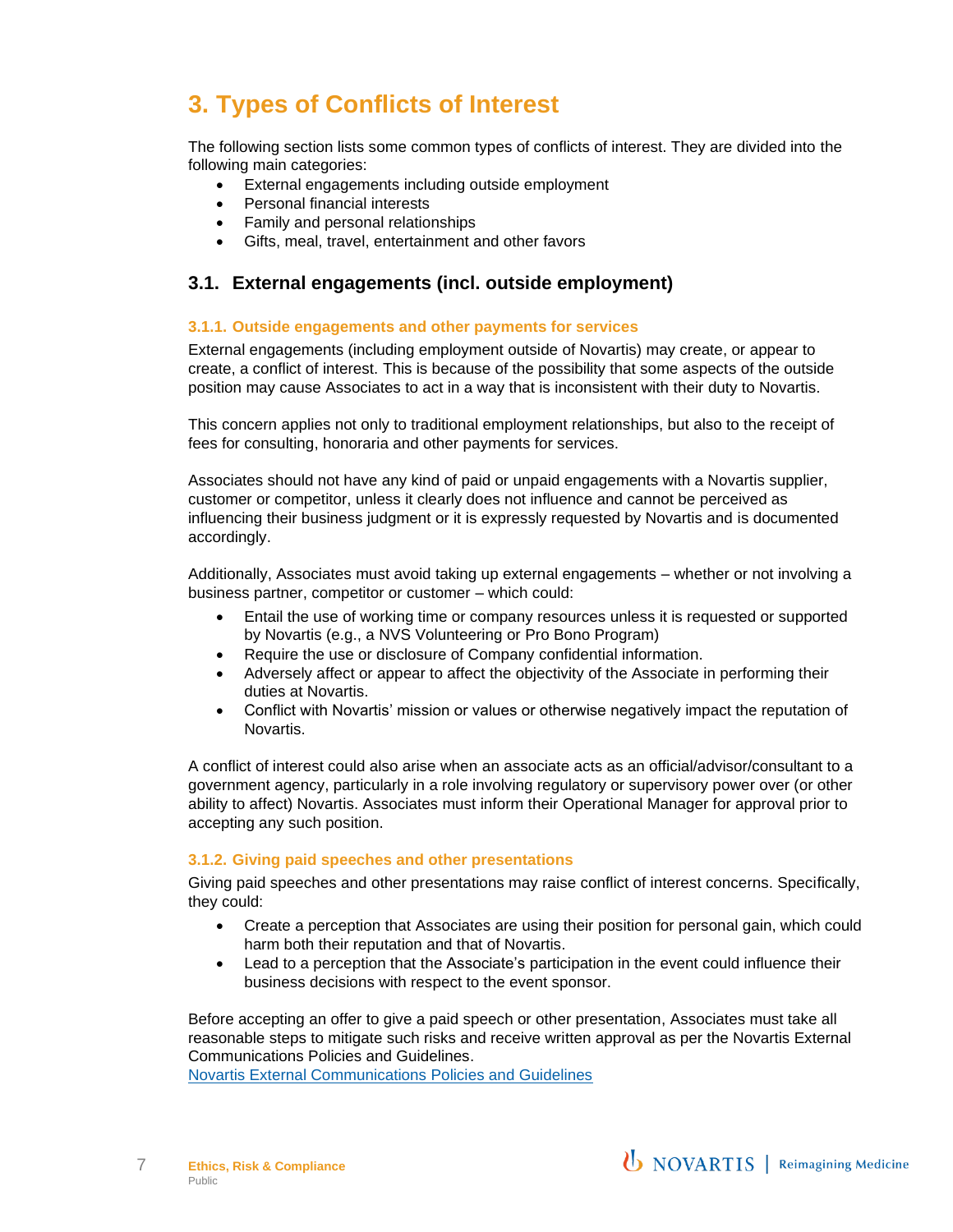#### **3.1.3. External Mandates**

External Mandates are any mandates that Associates hold in a board of directors, in an advisory board or in a similar supervisory body of an external organization. Serving on another entity's board could create a conflict of interest because of the demanding obligations of loyalty that come with board memberships – at least in situations where the entity does or seeks to do business with Novartis, competes with Novartis or could otherwise have an impact on Novartis.

Such situations could

- lead to the perception that the Associate might sacrifice Novartis' business interests to benefit the entity on whose boards they would serve or
- raise questions about whether the Associate is protecting Novartis' confidential information or
- interfere with the ability of the Associate to perform their duties for Novartis due to the time commitment spent on board activities.

Before taking up an external mandate, Associates should consult with their Operational Manager. The Operational Manager may align with the Company Manager (if different) and the Functional Manager (if applicable) before providing the sign-off decision.

#### <span id="page-7-0"></span>**3.2. Personal Financial Interests**

Personal investments can create conflicts of interest if Associates make decisions for Novartis that concern a company in which they have a personal financial interest.

Therefore, Associates must not conduct Novartis business with any entity in which they or their Closely Related Persons have a substantial interest. Associates must not own (directly or indirectly) any stock or other financial interest equal to or greater than 1% in any company which competes with or does (or seeks to do) business with Novartis.

Additionally, a conflict of interest may arise where an Associate has an interest in an opportunity or investment in which it is known that Novartis is, or may be, interested. Associates must not take opportunities, for themselves or their closely related persons that are discovered through the use of corporate property, information or position without first offering the opportunity to Novartis.

Associates must first disclose the opportunity to their Manager and offer the opportunity to Novartis if Novartis could reasonably be expected to have an interest in the opportunity or investment, before they or their closely related persons act on the opportunity for personal benefit.

#### <span id="page-7-1"></span>**3.3. Family and Personal Relationships**

#### **3.3.1. Family and Personal Relationships at Novartis**

The employment of Closely Related Persons may raise questions regarding confidentiality, objectivity, fairness and integrity in work relationships. This can negatively impact Novartis' ability to recruit and retain Associates and otherwise diminish Novartis reputation for ethical and fair conduct.

Associates must not:

- Be in a supervisory, subordinate, or control relationship (e.g., having influence over conditions of employment) with Closely Related Persons.
- Be involved in any hiring/retention decision regarding Closely Related Persons (including internal/external hiring, retention of external service providers/contractors and internal transfers).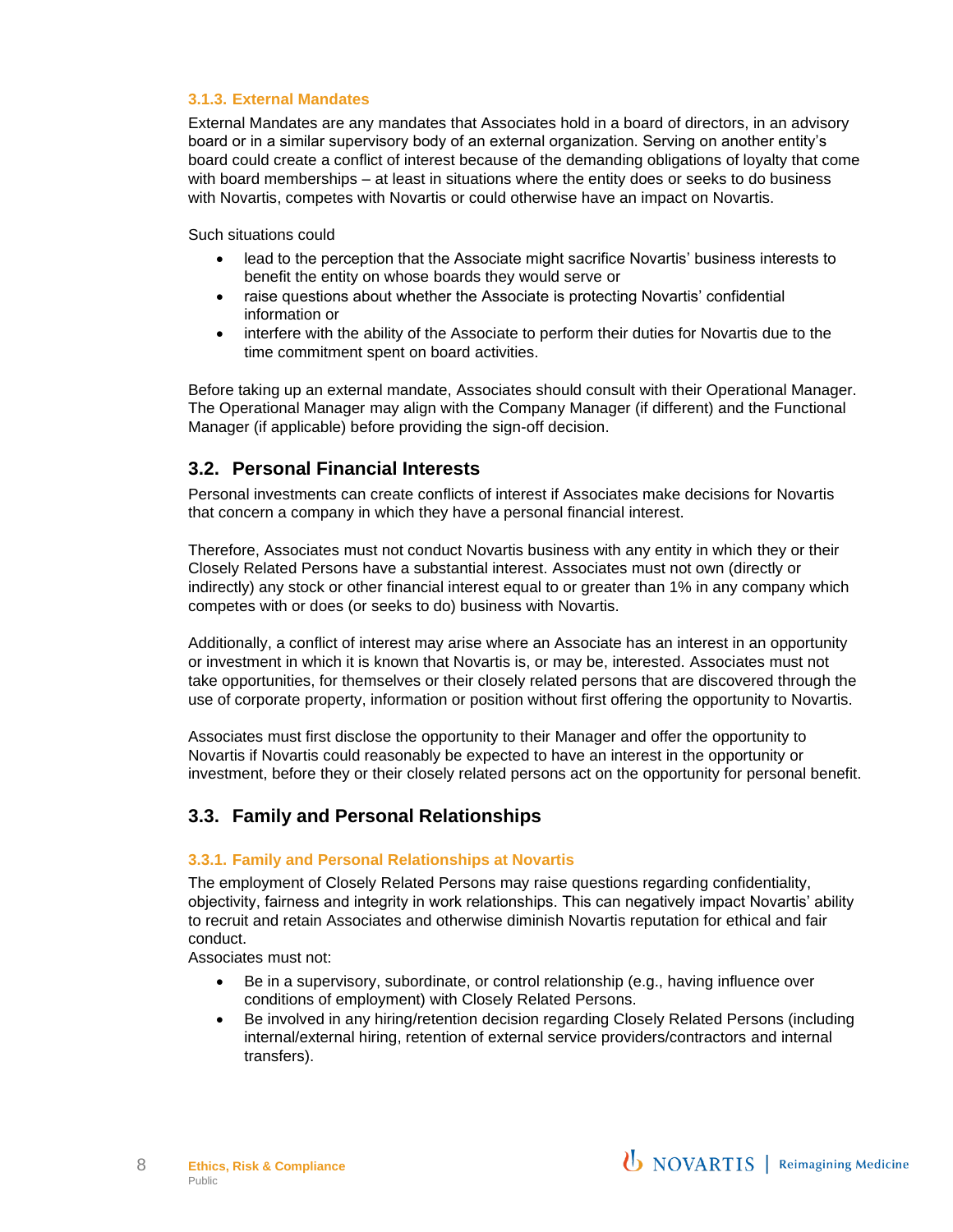An intimate or romantic relationship of a Member of the Executive Committee of Novartis (ECN) with any Associate must be disclosed to and approved by the Chairman of the Novartis Board of Directors.

An intimate or romantic relationship of a Novartis Top Leader (NTL) with any Associate who is a member of the NTL's global division/global organizational unit, global function or part of their line of influence must be disclosed to and approved by the ECN member of the respective division, organizational unit or function.

#### **3.3.2. Family and Personal Relationships involving other Companies**

While it is not unusual for Associates to have a Closely Related Person who works for a supplier, customer or competitor, such situations often call for extra sensitivity to risks relating to security, confidentiality and conflicts of interest. Just because a Closely Related Person becomes a Novartis competitor, business partner or customer does not mean that there is a conflict of interest. However, Associates should discuss the relationship with either their Manager, P&O Business Partner, Legal or ERC Partner in case of questions.

In assessing such a situation, among the relevant factors to consider are

- whether the Associate is involved in a Novartis business relationship with the Closely Related Person; and
- the access that each individual has to their respective employer's confidential information.

#### <span id="page-8-0"></span>**3.4. Gifts, meals, travel, entertainment and other favors**

Receiving gifts, meals, hospitality, travel and entertainment can serve important business purposes. However, Associates must be careful to avoid any conduct that would constitute a conflict of interest.

Associates must not directly or indirectly solicit or accept from any actual or potential Novartis supplier, customer or competitor:

- Cash or cash equivalents (e.g., stocks, gift certificates, discounts not based on a collective agreement, etc.);
- Gifts, unless it is reasonable to believe that accepting the gift does not influence and cannot be perceived as influencing the business judgement of the Associate. Where refusing a gift might reasonably be interpreted as giving offence or causing embarrassment, a gift may be accepted on behalf of Novartis but must be disclosed and the Associate's manager must determine appropriate disposition.
- Meals, hospitality, travel, or entertainment, unless it serves only Novartis' business interests, is accompanied by a representative of the business providing it and does not influence (and cannot be perceived as influencing) the business judgment of the Associate.

#### <span id="page-8-1"></span>**3.5. Other situations**

It is not possible to list all situations that may give rise to a conflict of interest. The situations described above are examples of common conflict of interest situations and do not represent an exhaustive list. Any other situations that may arise that involve the Associate's personal interests conflicting with the interests of Novartis should be disclosed and addressed in accordance with the general principles of this guideline.

### <span id="page-8-2"></span>**4. Internal Controls**

The related internal controls to this process will be stored in the Novartis Internal Control Register and can be accessed by typing Go/controlregister in your Internet browser.

9

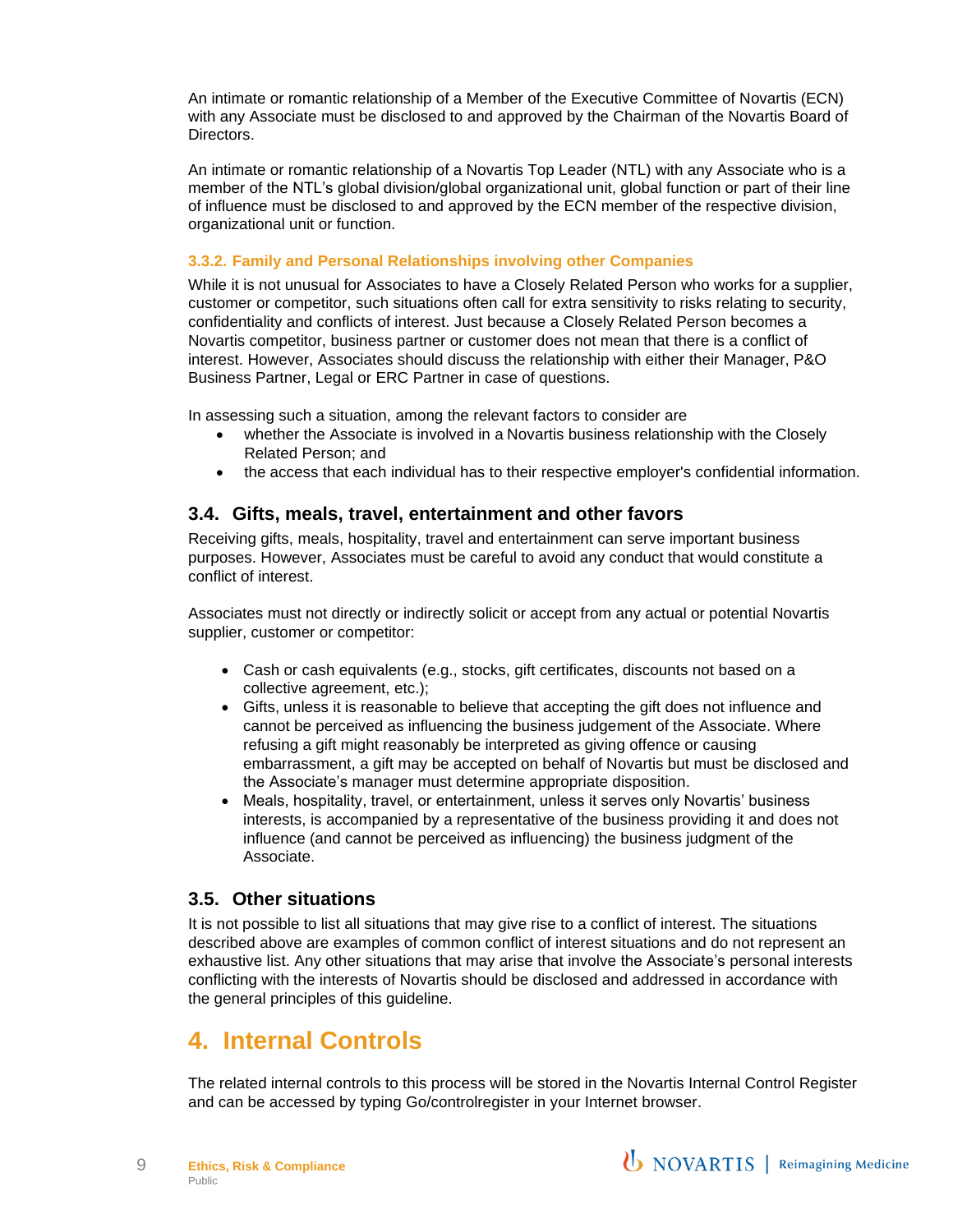# <span id="page-9-0"></span>**5. Implementation**

#### <span id="page-9-1"></span>**5.1. Training**

Associates must familiarize themselves with this Guideline and participate in periodically held training sessions. Managers should additionally be trained on their specific responsibility to evaluate and effectively address conflicts of interest.

#### <span id="page-9-2"></span>**5.2. Reporting Potential Misconduct/Non-Retaliation**

Any Associate with knowledge of suspected misconduct must report his or her suspicion promptly in accordance with the SpeakUp Office process.

Associates who report potential misconduct in good faith or who provide information or otherwise assist in any inquiry or investigation of potential misconduct will be protected against retaliation.

# <span id="page-9-3"></span>**6. Breach of this Guideline**

In alignment with our Code of Ethics, breaches of our policies and guidelines or local laws will result in remedial, corrective or disciplinary actions up to and including termination of employment.

# <span id="page-9-4"></span>**7. Definitions**

| Term                              | <b>Definition</b>                                                                                                                                                                                                                                                                                                                                       |
|-----------------------------------|---------------------------------------------------------------------------------------------------------------------------------------------------------------------------------------------------------------------------------------------------------------------------------------------------------------------------------------------------------|
| <b>Closely related</b><br>persons | "Closely related persons" are the Associate's family members, those<br>living in the same household as the Associate or someone with<br>whom the Associate has a personal relationship of an intimate or<br>romantic nature.                                                                                                                            |
| <b>Conflict of Interest</b>       | Novartis defines "Conflicts of Interest" broadly as following:                                                                                                                                                                                                                                                                                          |
|                                   | Actual conflicts of interest - the Associate currently faces a real,<br>$\bullet$<br>existing conflict of interest situation or the conflict of interest<br>situation has already occurred e.g. an associate accepts a gift from<br>a supplier during the bidding process and then selects the supplier<br>to provide goods and/or services to Novartis |
|                                   | Potential conflicts of interest - the Associate is in a situation that is<br>$\bullet$<br>not yet a conflict of interest but based on likely future developments<br>may turn into one e.g. the brother of an Associate is being<br>considered for a position in Novartis - a decision over which the<br>Associate has some influence                    |
|                                   | Perceived conflicts of interest - the Associate is in a situation that<br>$\bullet$<br>may appear to others to be a conflict of interest, even if this is not<br>the actual case e.g. invitation to speak at an industry event, at no<br>cost to Novartis, which includes meals, travel and entertainment                                               |
| <b>Disclosure</b>                 | "Disclosure" means sharing the existence, nature, and all relevant<br>٠<br>facts of a conflict of interest with the Associate's Manager.                                                                                                                                                                                                                |
| <b>Manager</b>                    | "Manager" refers to the Associate's Operational Manager<br>responsible for the Associate's work from a business or operational<br>perspective.                                                                                                                                                                                                          |